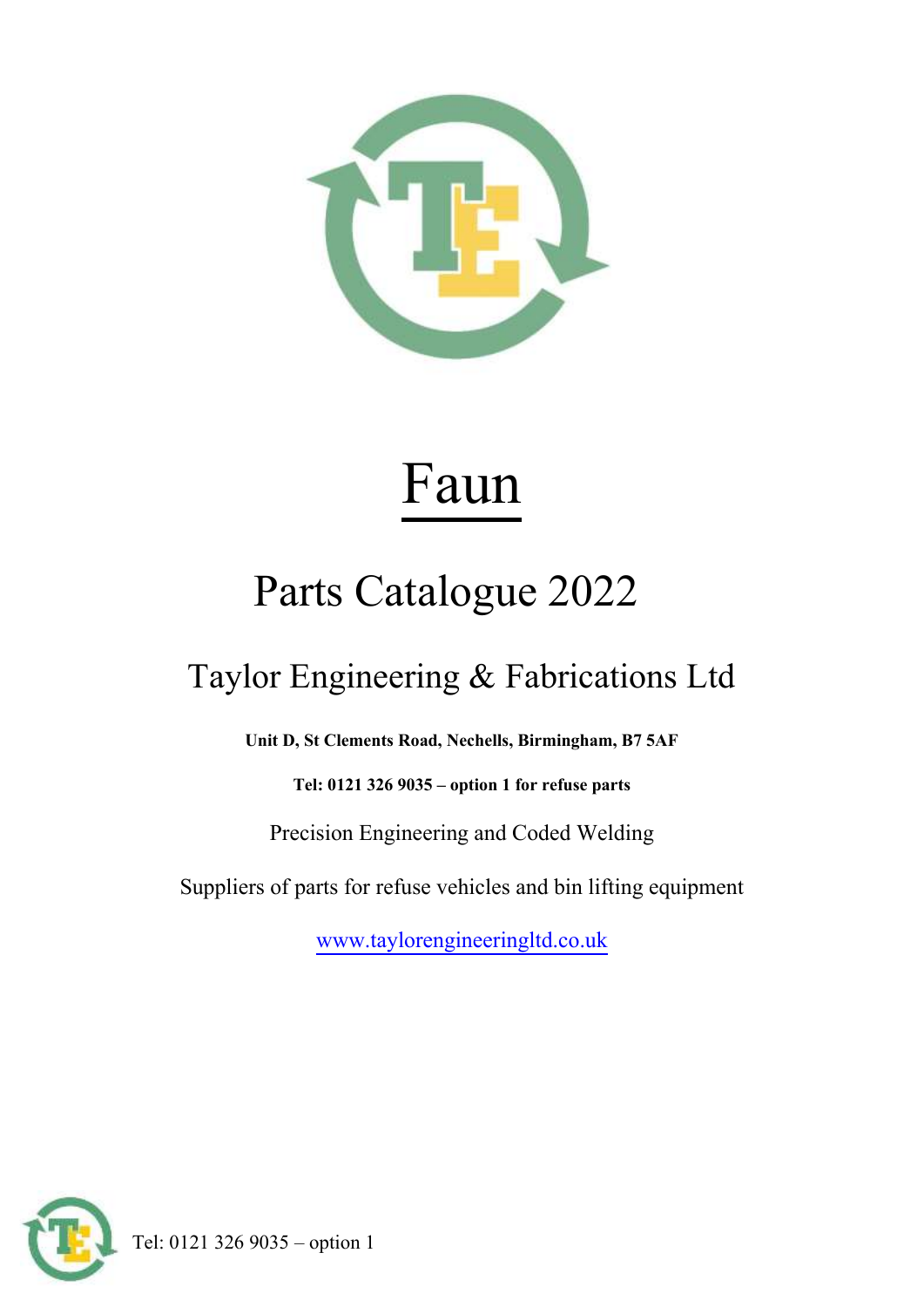### Faun quick reference parts list

| <b>Faun</b><br>P/N | <b>Description</b>                                         | <b>Taylor</b><br><b>Engineering P/N</b> |
|--------------------|------------------------------------------------------------|-----------------------------------------|
|                    | Variopress top hopper cross beam                           | <b>TEM1945</b>                          |
|                    | Selectapress grease retainer goes with TEM1812             | <b>TEM1813</b>                          |
| 02638406           | Faun fel Key for budget lock                               | TEM1604/1                               |
| 0646022            | Fel budget lock                                            | <b>TEM1604</b>                          |
| 5202647            | Faun Variopress pressure ring blade pivot inner            | <b>TEM1622</b>                          |
| 5202648            | Pressure Ring, Blade Pivot outer; Faun Variopress          | TEM1623                                 |
| 5202649            | Pressure Ring, Blade Ram Rod End; Faun Variopress          | <b>TEM1624</b>                          |
| 5202895            | Faun Variopress slide blocks                               | <b>TEM1696</b>                          |
| 5222314            | N/S or O/S cover plate                                     | TEM1441                                 |
| 5223082            | Plate Goes with TEM1986                                    | TEM1986/1                               |
| 5225501            | <b>Variopress Pin</b>                                      | <b>TEM1986</b>                          |
| 5240275            | Variopress gasket/seal ring blade pivot brg                | TEM1623/1                               |
| 5240276            | Variopress gasket/seal ring for blade/ram bearing          | TEM1624/1                               |
| 5240277            | Grease retainer for TEM1486                                | TEM1486/1                               |
| 5243439            | Variopress bearing, Blade to Slide pivot                   | <b>TEM1629</b>                          |
| 5266829            | Faun lock plate REL Combi Skip loader arms top/btm         | <b>TEM1570</b>                          |
| 5266848            | Faun bush bronze skip arm pivot REL Combi skip             | TEM1571                                 |
| 5272323            | Main lift arm end bush FEL                                 | <b>TEM1986</b>                          |
| 5602337            | Faun Vario Press Ejector Panel Slide Pad<br><b>TEM1347</b> |                                         |
| 5651010            | PIN; Short, link arm, Power press                          | <b>TEM1994</b>                          |
| 5651013            | PIN; Long, link arm, Faun Power press                      | TEM1993                                 |
| 5653670            | KEEPER PLATE; various pins, Power press, Variopress        | TEM1994/1                               |
| 91806173837        | Coil Dump Valve Faun                                       | <b>TEV3041</b>                          |
| EA7539             | Safety Door Magnetic Switch Faun Verio Press               | <b>TEL2324</b>                          |
| EA7540             | Safety Door Magnetic Block Goes with TEL2324               | <b>TEL2325</b>                          |
| EA7684             | E. Stop Twin Lead Plug in Variopress                       | TEL2441                                 |
| EA7684             | E-Stop; twin cable, plug in, Faun Variopress               | TEL2441                                 |
| <b>FM0102</b>      | Pressure Ring, Blade ram body end, Faun Variopress         | <b>TEM1626</b>                          |
| <b>FM0409</b>      | Pin for roller (short 227mm) Faun Vario Press              | <b>TEM1443</b>                          |
| <b>FM0457</b>      | Pin for roller (long 274mm) Faun Vario Press               | <b>TEM1444</b>                          |
| <b>FM4940</b>      | Pin blade ram base end Selectapress                        | <b>TEM1802</b>                          |
| FM807301           | Spacer blade Selectapress                                  | <b>TEM1804</b>                          |
| FM807302           | <b>Support joint Selectapress</b>                          | <b>TEM1811</b>                          |
| <b>FM8076</b>      | Pin blade ram rod end Selectapress                         | <b>TEM1801</b>                          |
| <b>FM9970</b>      | Pin blade ram rod end Faux Variopress                      | <b>TEM1625</b>                          |
| <b>FMA406</b>      | Pin press plate Selectapress                               | <b>TEM1810</b>                          |
| <b>FMA410</b>      | Pin lock roller Selectapress                               | <b>TEM1809</b>                          |
| <b>FMA427</b>      | Pin tailgate lock Selectapress duo                         | <b>TEM1834</b>                          |
| <b>FOC543</b>      | Tailgate lock profile Selectapress duo                     | <b>TEM1832</b>                          |
| <b>FOC545</b>      | Washer tailgate lock Selectapress duo<br>TEM1834/2         |                                         |
| <b>FOE762</b>      | Lock plate Selectapress                                    | TEM1809/1                               |

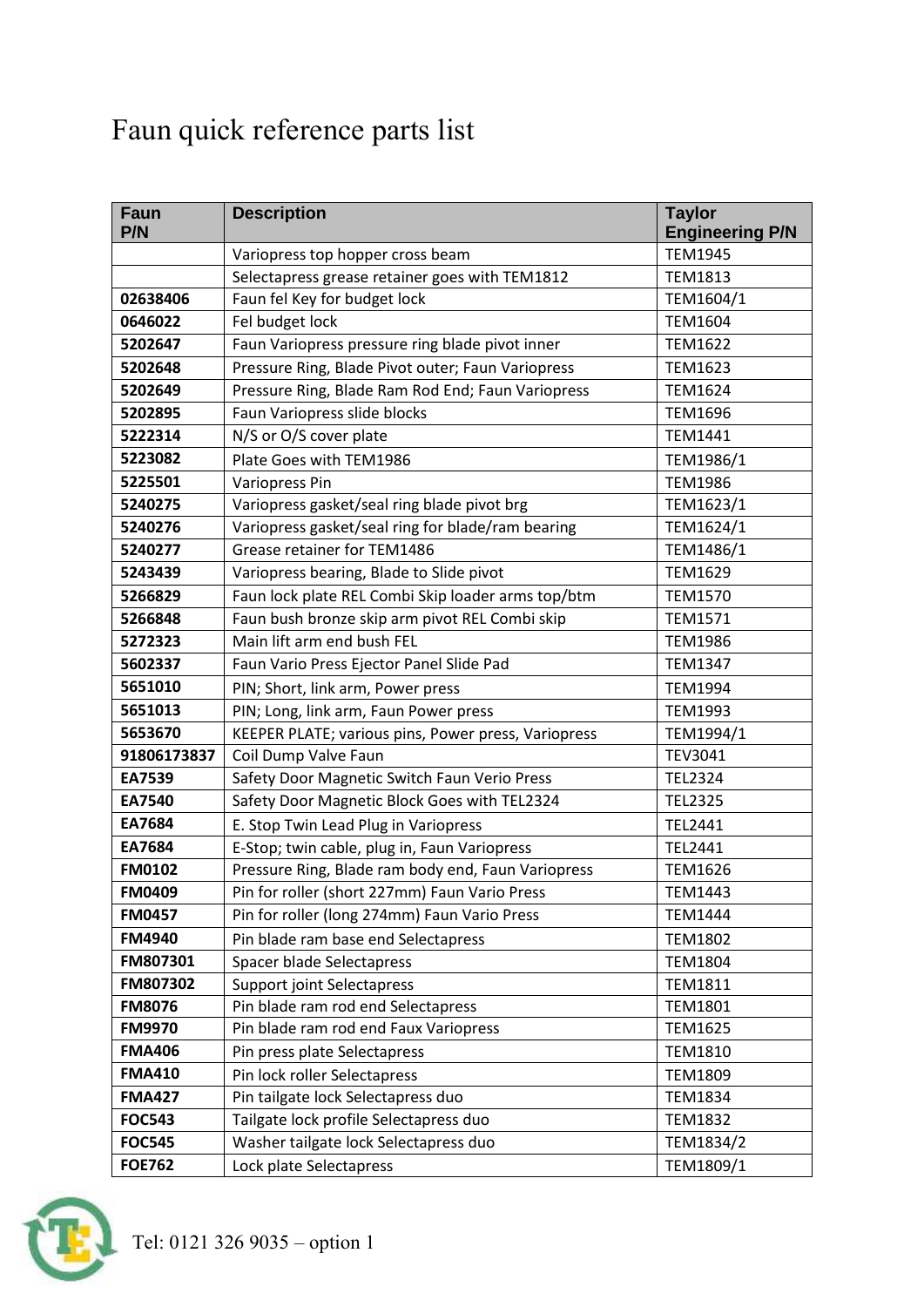| FQ0053        | Slide block Selectapress                       | <b>TEM1957</b> |
|---------------|------------------------------------------------|----------------|
| <b>HA5154</b> | Coil 12v ejector panel retract Faun Variopress | <b>TEL2332</b> |
| <b>HA5155</b> | Coil 24v ejector panel extend Faun Variopress  | TEL2331        |
| HA522602      | High pressure filter Faun Selector Press       | <b>TEF5021</b> |
| OL7761        | <b>Bearing Selectapress</b>                    | <b>TEM1814</b> |
| OL7762        | Bush tailgate lock Selectapress duo            | <b>TEM1833</b> |
| <b>OV7556</b> | Roll pin tailgate lock Selectapress duo        | TEM1834/1      |
| <b>PJ504</b>  | Roller carrier plate Selectapress              | <b>TEM1812</b> |
| <b>PS0052</b> | Hardened roller Faun Variopress                | <b>TEM1486</b> |
| Q0011         | Slide block Variopress (F)                     | <b>TEM1936</b> |
| QD750701      | Seal blade Selectapress                        | <b>TEM1803</b> |
| QD750702      | Joint Selectapress                             | TEM1812/1      |
| QD7615        | O ring Selectapress                            | TEM1809/2      |

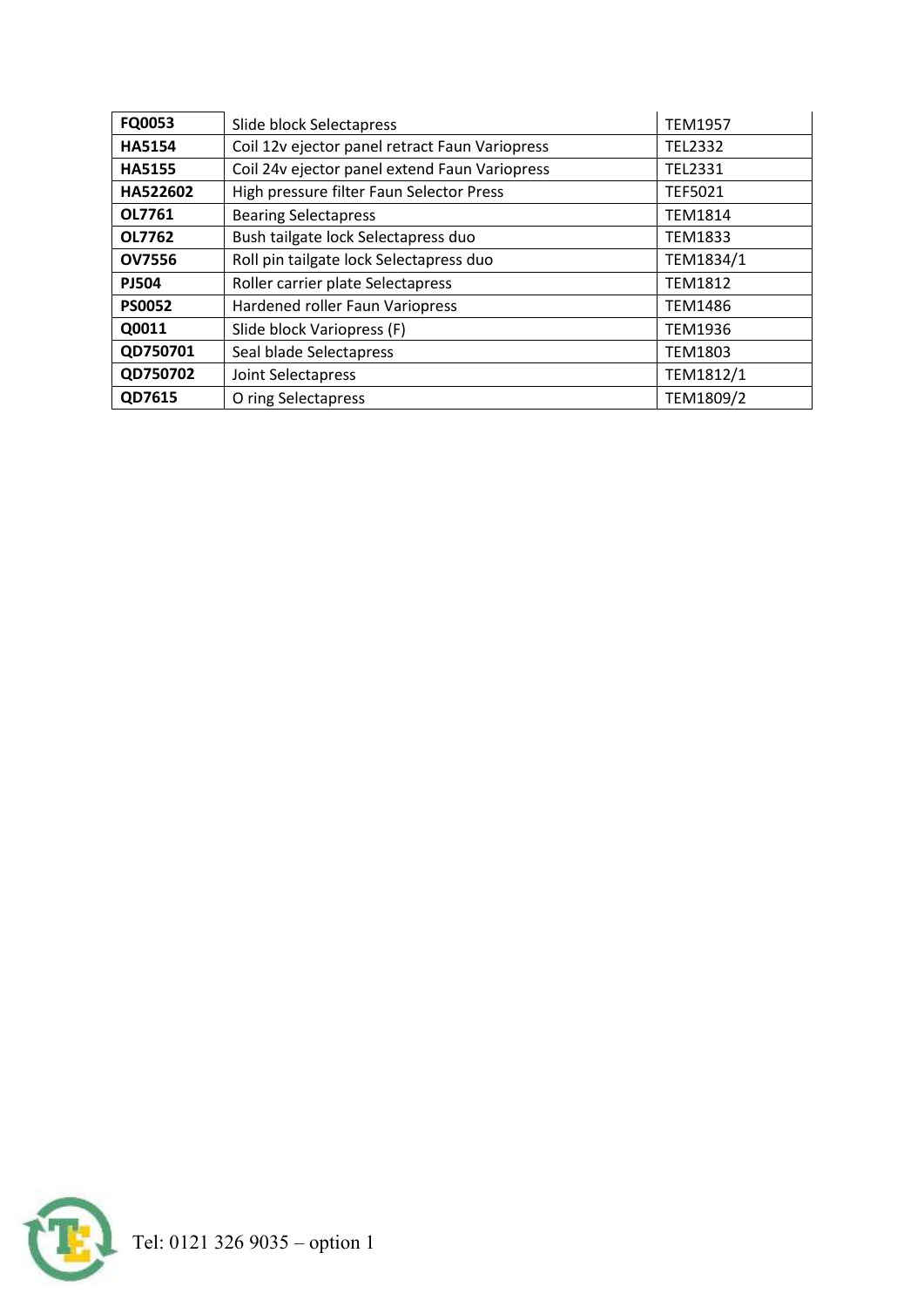#### Filters

|         | <b>TEF5018</b> | Faun main filter FEL                                   |
|---------|----------------|--------------------------------------------------------|
|         | <b>TEF5019</b> | Faun breather filter FEL                               |
|         | <b>TEF5020</b> | Faun bypass filter FEL                                 |
| BI BERT | TEF5021        | Faun high pressure filter Selector Press<br>(HA522602) |

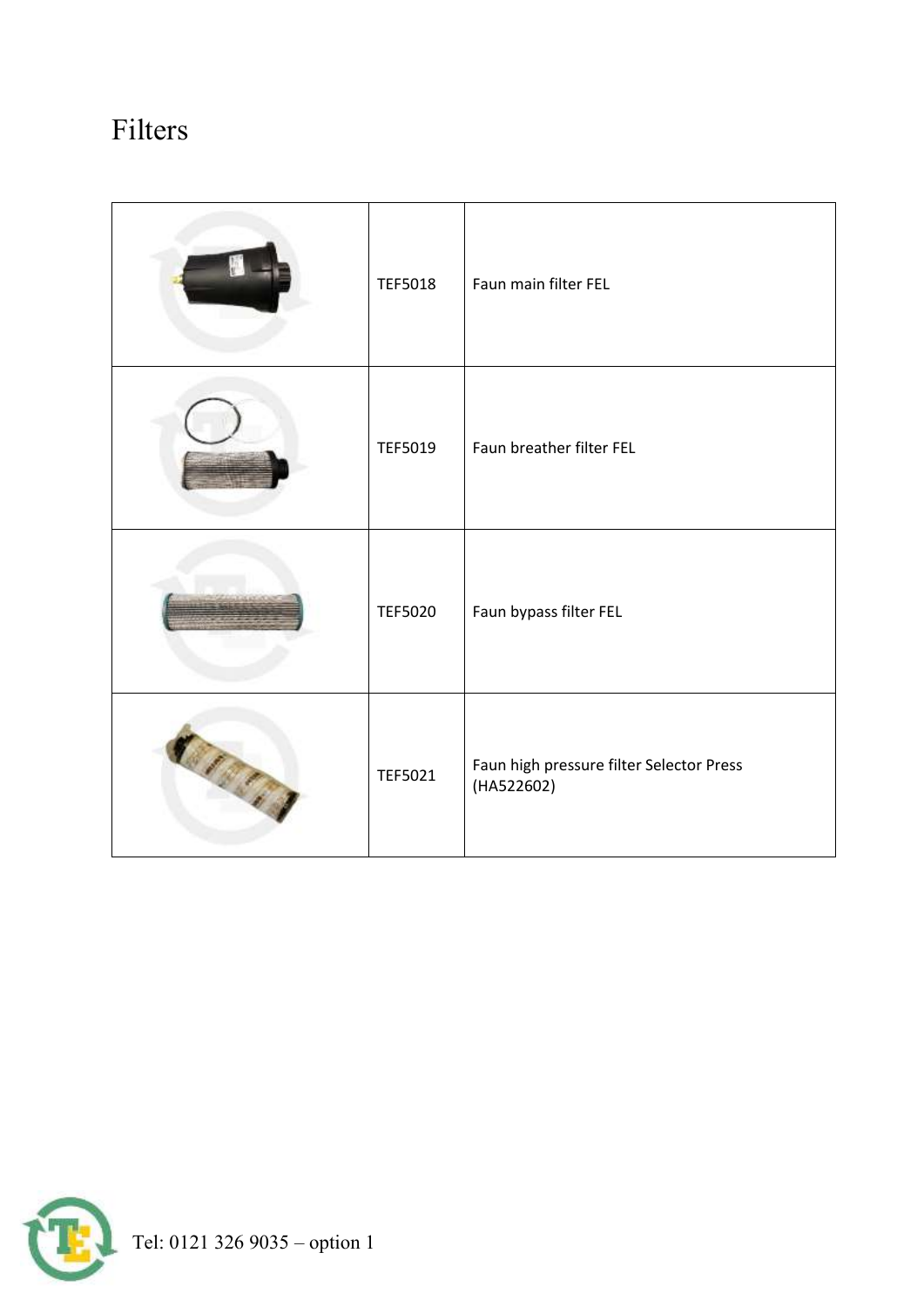#### Switches and Electrical

| <b>TEL2218</b>       | Stop switch various                                       |
|----------------------|-----------------------------------------------------------|
| <b>TEL2218</b><br>/1 | Contact N/C (fits TEL2218)                                |
| <b>TEL2218</b><br>/2 | Contact N/O (fits TEL2218)                                |
| <b>TEL2324</b>       | Faun safety door magnetic switch Verio Press<br>(EA7539)  |
| <b>TEL2324</b><br>/1 | Safety door magnetic block goes with TEL2324<br>(EA7540)  |
| TEL2331              | Faun Variopress coil 24v ejector panel extend<br>(HA5155) |

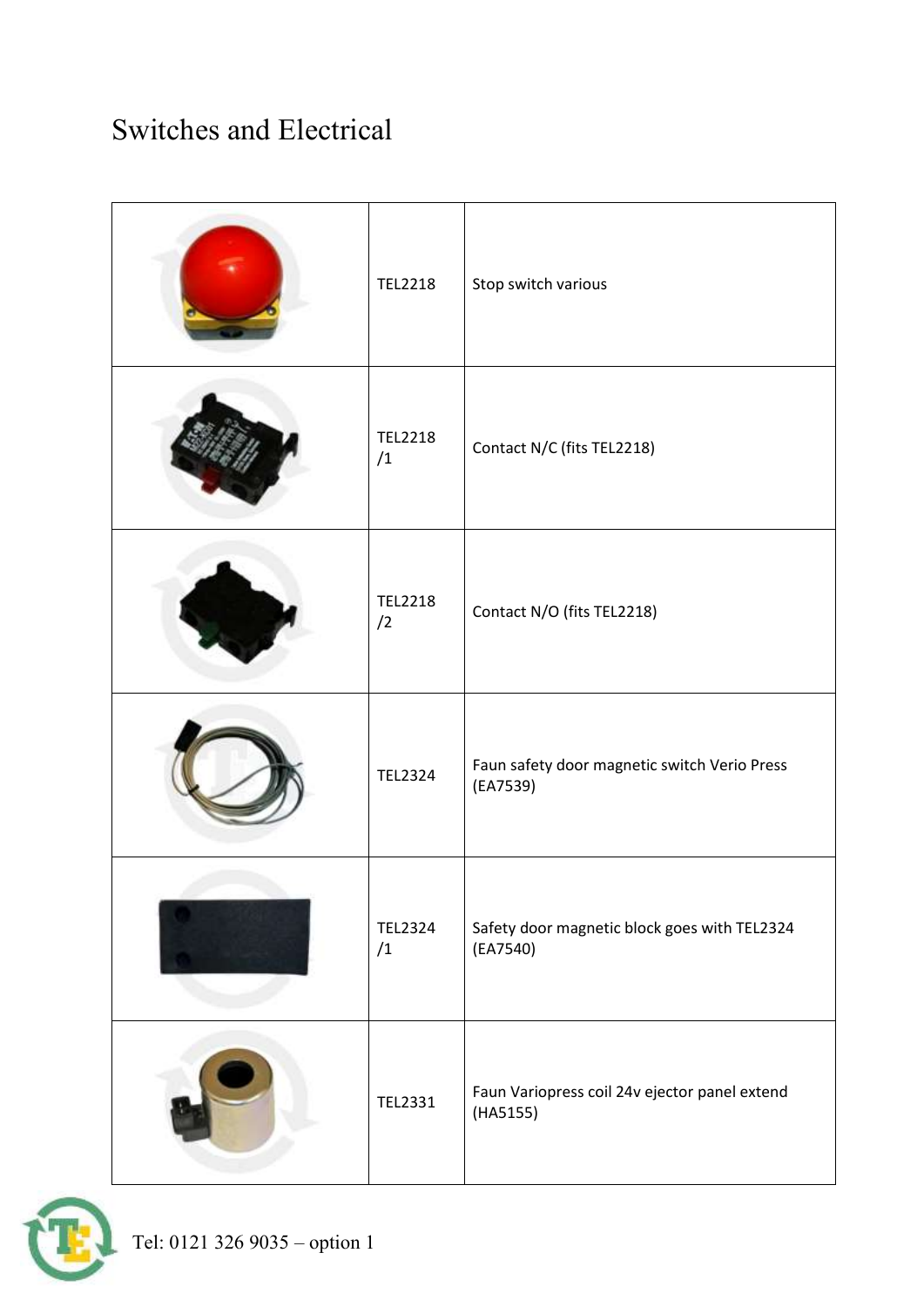| <b>TEL2332</b> | Faun Variopress coil 12v ejector panel retract<br>(HA5154) |
|----------------|------------------------------------------------------------|
| <b>TEL2441</b> | Faun Variopress e-stop twin cable plug in<br>(EA7684)      |

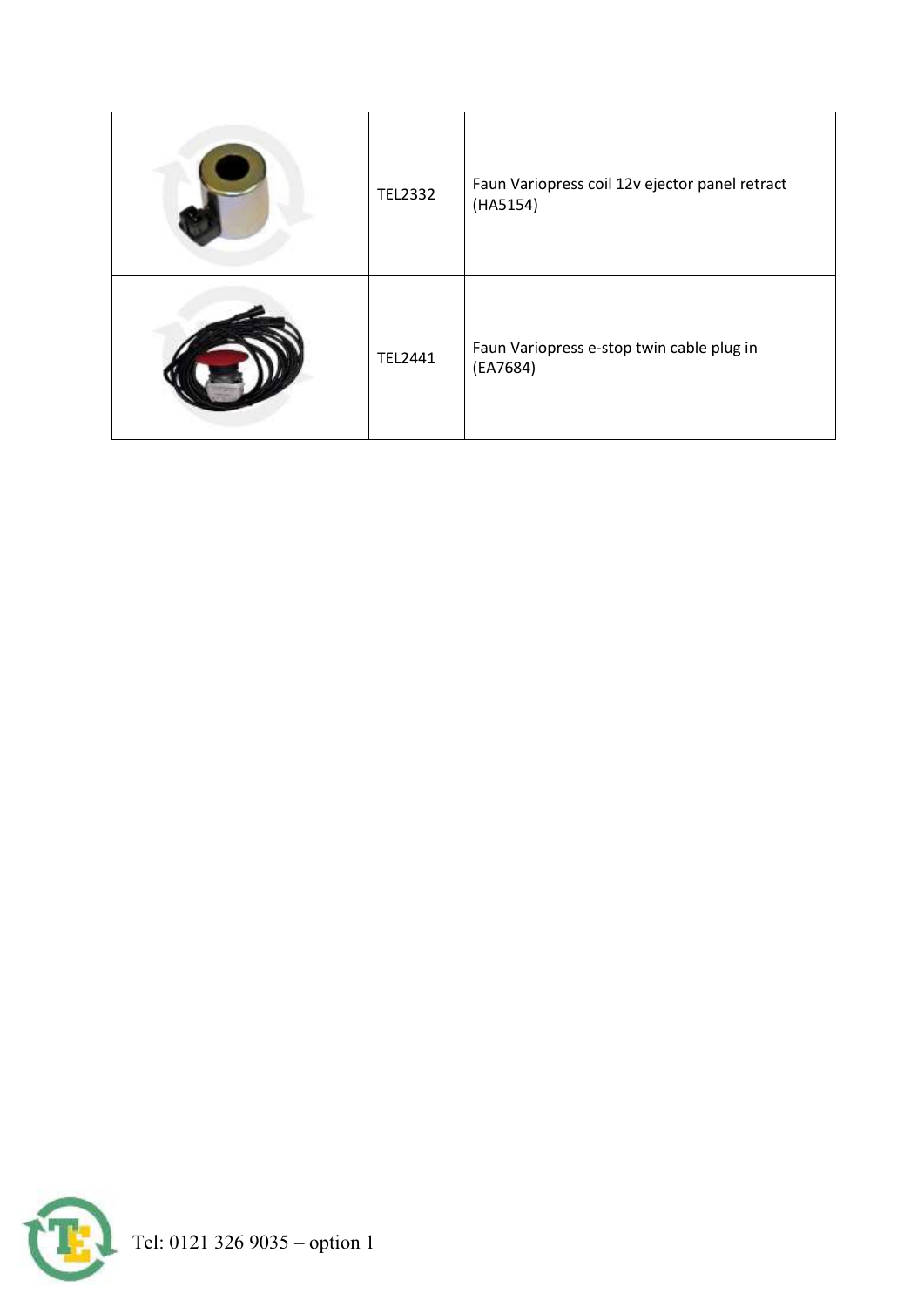#### Mechanical

| <b>TEM1347</b>       | Faun Vario press ejector panel slide Pad<br>(5602337)   |
|----------------------|---------------------------------------------------------|
| <b>TEM1441</b>       | Near side or off side cover plate<br>(5222314)          |
| <b>TEM1443</b>       | Faun Vario Press pin for roller short 227mm<br>(FM0409) |
| <b>TEM1444</b>       | Faun Vario Press Pin for roller long 274mm<br>(FM0457)  |
| <b>TEM1486</b>       | Faun Variopress hardened roller<br>(PS0052)             |
| <b>TEM1486</b><br>/1 | Faun grease retainer for TEM1486<br>(5240277)           |

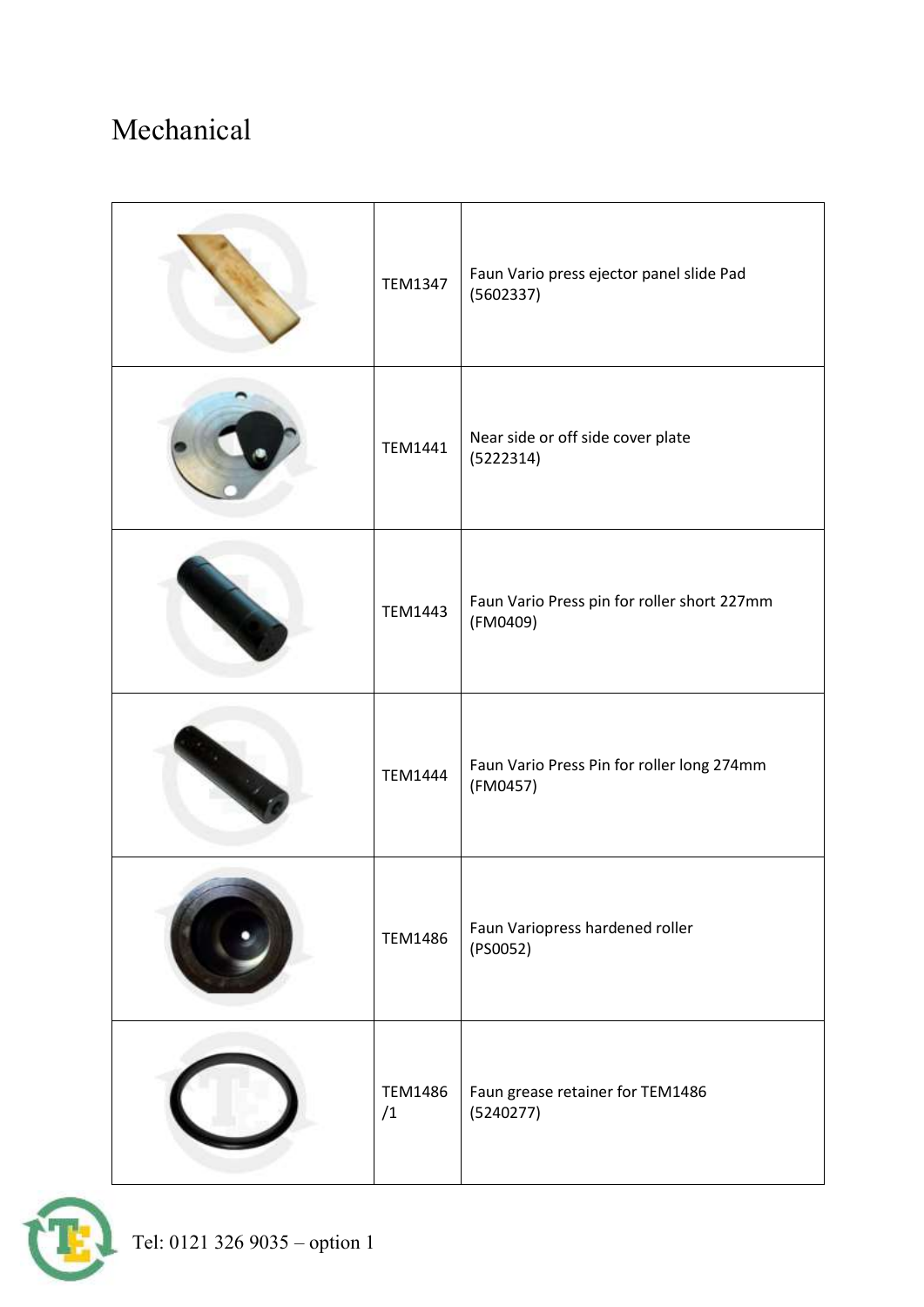| <b>TEM1570</b> | Faux lock plate REL combi skip loader arms<br>top/bottom<br>(5266829) |
|----------------|-----------------------------------------------------------------------|
| <b>TEM1571</b> | Faun bush bronze skip arm pivot REL combi skip<br>(5266848)           |
| <b>TEM1604</b> | Faux budget lock fel<br>(0646022)                                     |
| TEM1604<br>/1  | Faun fel key for budget lock<br>(02638406)                            |
| <b>TEM1622</b> | Faun Variopress pressure ring blade pivot inner<br>(5202647)          |
| <b>TEM1623</b> | Faun Variopress pressure ring blade pivot outer<br>(5202648)          |

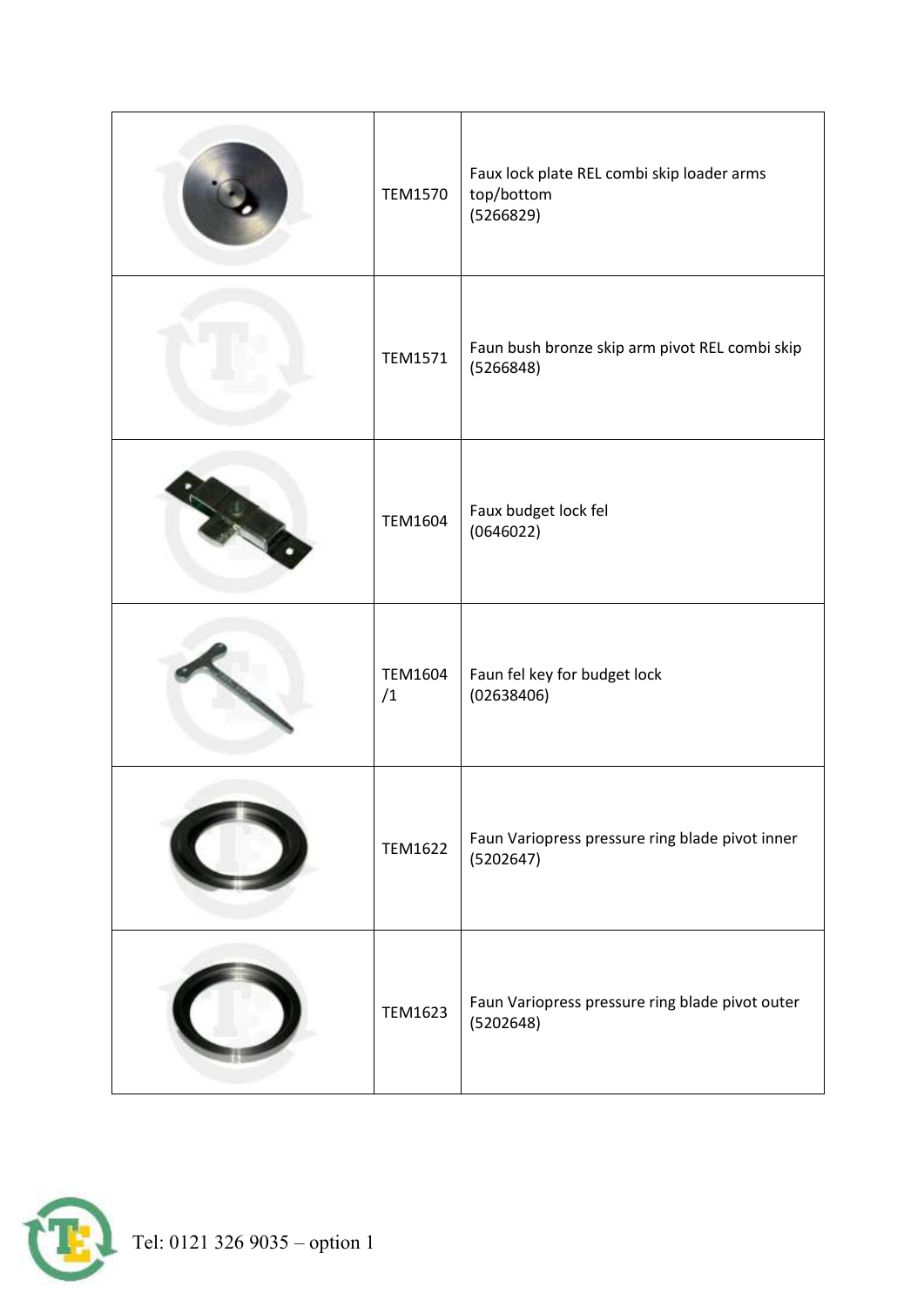| <b>TEM1623</b><br>/1 | Variopress gasket/seal Ring, blade pivot brg<br>(5240275)       |
|----------------------|-----------------------------------------------------------------|
| <b>TEM1624</b>       | Faun Variopress pressure ring blade ram rod end<br>(5202649)    |
| TEM1624<br>/1        | Variopress gasket/seal ring for blade/ram bearing<br>(5240276)  |
| <b>TEM1625</b>       | Faun Variopress pin blade ram rod end<br>(FM9970)               |
| <b>TEM1626</b>       | Faun Variopress pressure ring blade ram body<br>end<br>(FM0102) |
| <b>TEM1629</b>       | Vario Press bearing blade to slide pivot<br>(5243439)           |

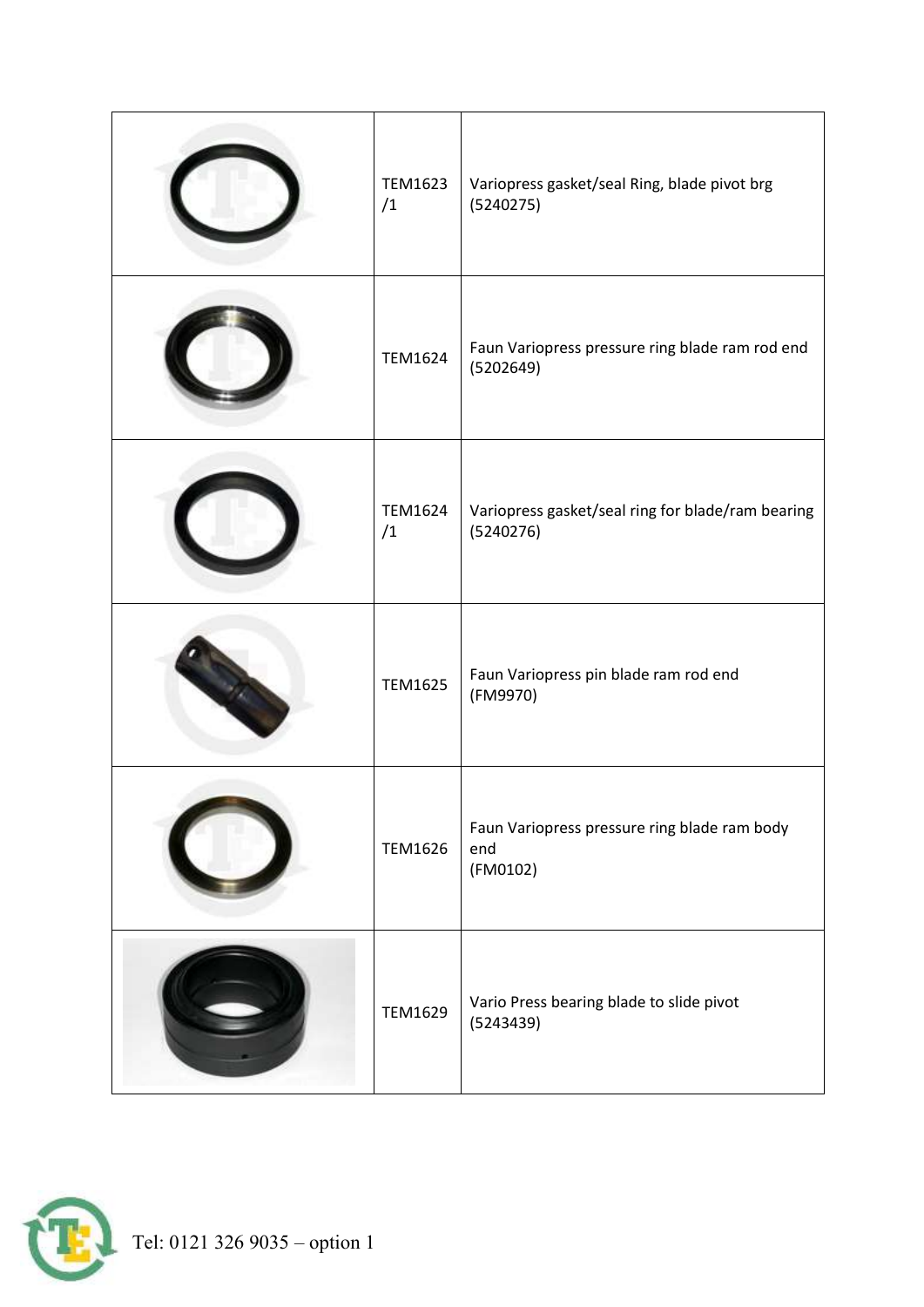| TEM1634        | Faun Vario Press grease extension roller pin             |
|----------------|----------------------------------------------------------|
| <b>TEM1696</b> | Faun Variopress slide blocks<br>(5202895)                |
| <b>TEM1777</b> | Faux Variopress pin blade ram body end<br>(FM0098)       |
| <b>TEM1799</b> | Selectapress washer retains t/gate lock hook<br>(FOC545) |
| <b>TEM1801</b> | Selectapress pin blade arm rod end<br>(FM8076)           |
| <b>TEM1802</b> | Selectapress pin blade ram base end<br>(FM4940)          |

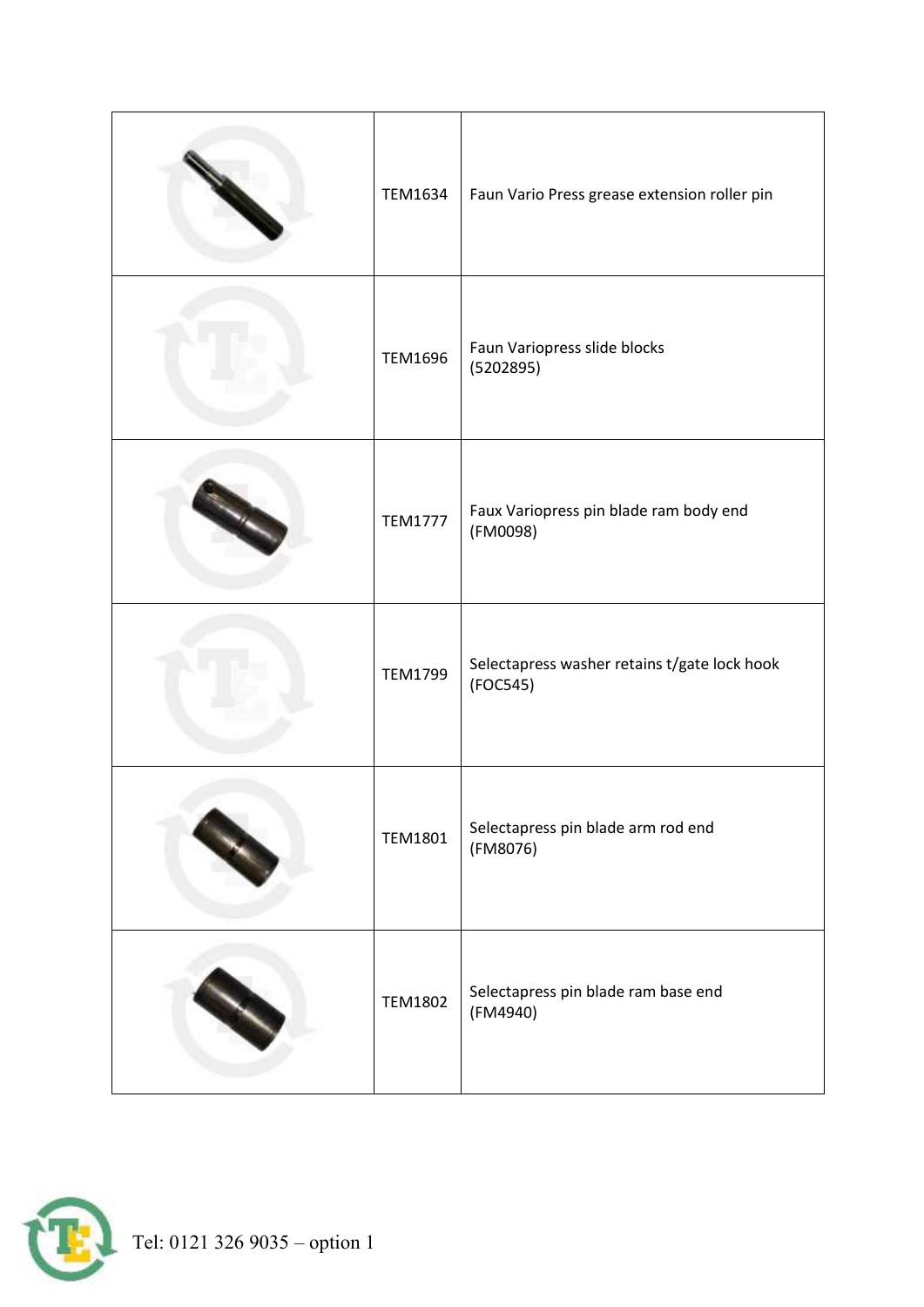| <b>TEM1803</b>       | Selectapress seal blade<br>(QD750701)    |
|----------------------|------------------------------------------|
| <b>TEM1804</b>       | Selectapress spacer blade<br>(FM807301)  |
| <b>TEM1809</b>       | Selectapress pin lock roller<br>(FMA410) |
| <b>TEM1809</b><br>/1 | Selectapress lock plate<br>(FOE762)      |
| <b>TEM1809</b><br>/2 | Selectapress o ring<br>(QD7615)          |
| <b>TEM1810</b>       | Selectapress pin press plate<br>(FMA406) |

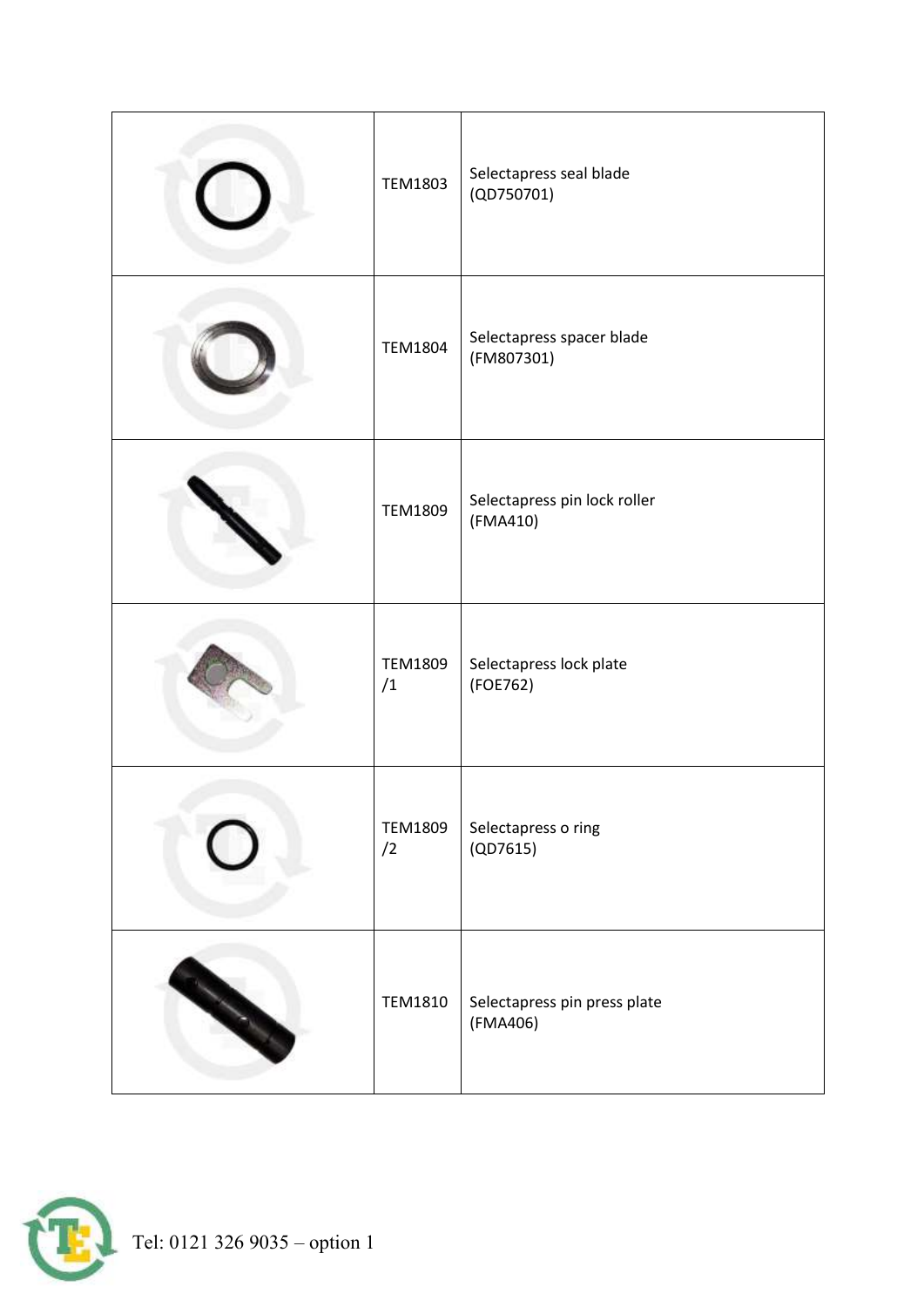| <b>TEM1811</b>       | Selectapress support joint<br>(FM807302)       |
|----------------------|------------------------------------------------|
| <b>TEM1812</b>       | Selectapress roller carrier plate<br>(PI504)   |
| <b>TEM1812</b><br>/1 | Selectapress joint<br>(QD750702)               |
| <b>TEM1813</b>       | Selectapress grease retainer goes with TEM1812 |
| <b>TEM1814</b>       | Selectapress bearing<br>(OL7761)               |
| <b>TEM1832</b>       | Selectapress tailgate lock profile<br>(FOC543) |

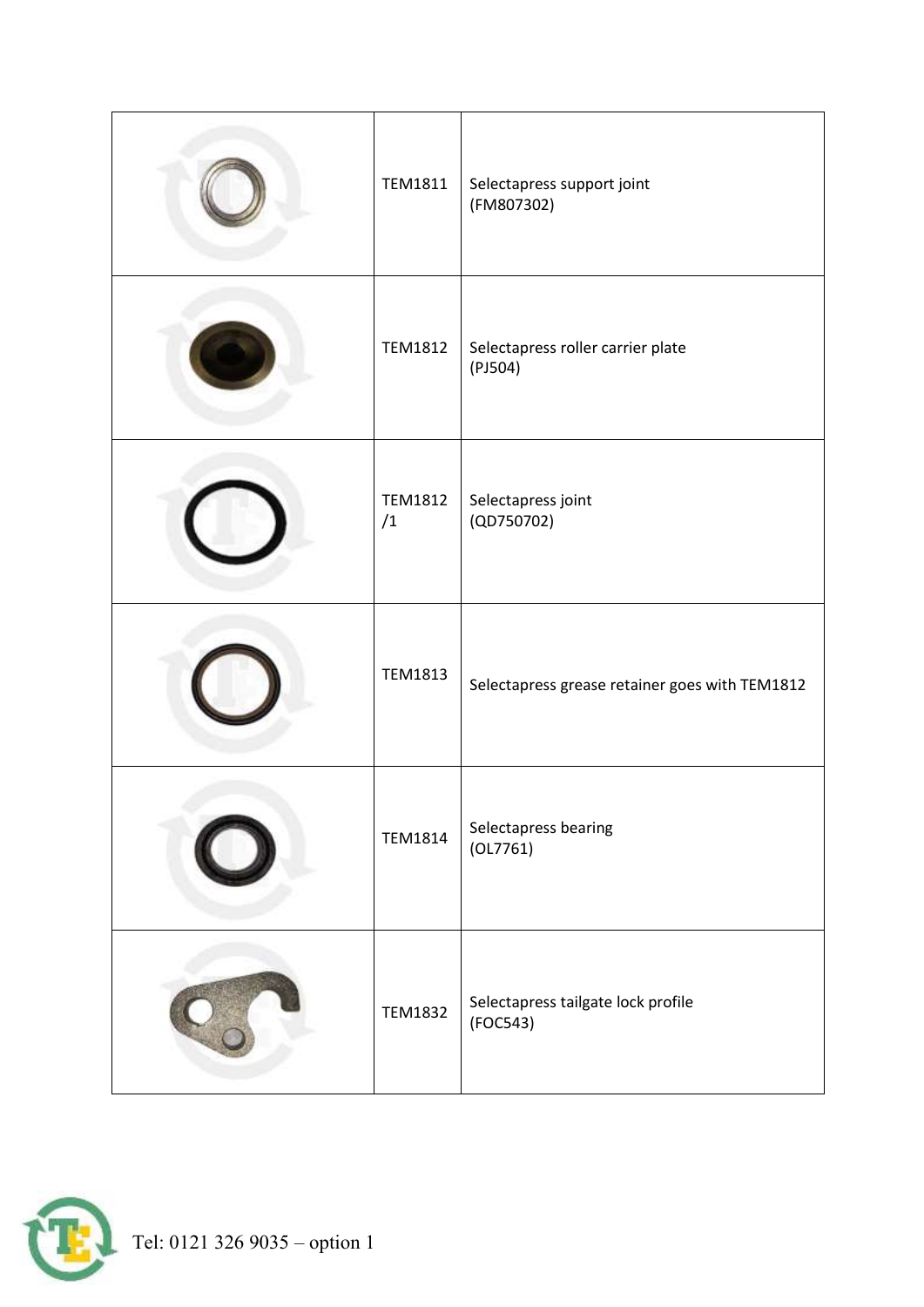| <b>TEM1833</b>       | Selectapress duo bush tailgate lock<br>(OL7762)     |
|----------------------|-----------------------------------------------------|
| <b>TEM1834</b>       | Selectapress duo pin tailgate lock<br>(FMA427)      |
| <b>TEM1834</b><br>/1 | Selectapress duo roll pin tailgate lock<br>(0V7556) |
| <b>TEM1834</b><br>/2 | Selectapress duo washer tailgate lock<br>(FOC545)   |
| <b>TEM1896</b>       | Main lift arm end bush FEL<br>(5272323)             |
| <b>TEM1936</b>       | Variopress slide block<br>(FQ0011)                  |

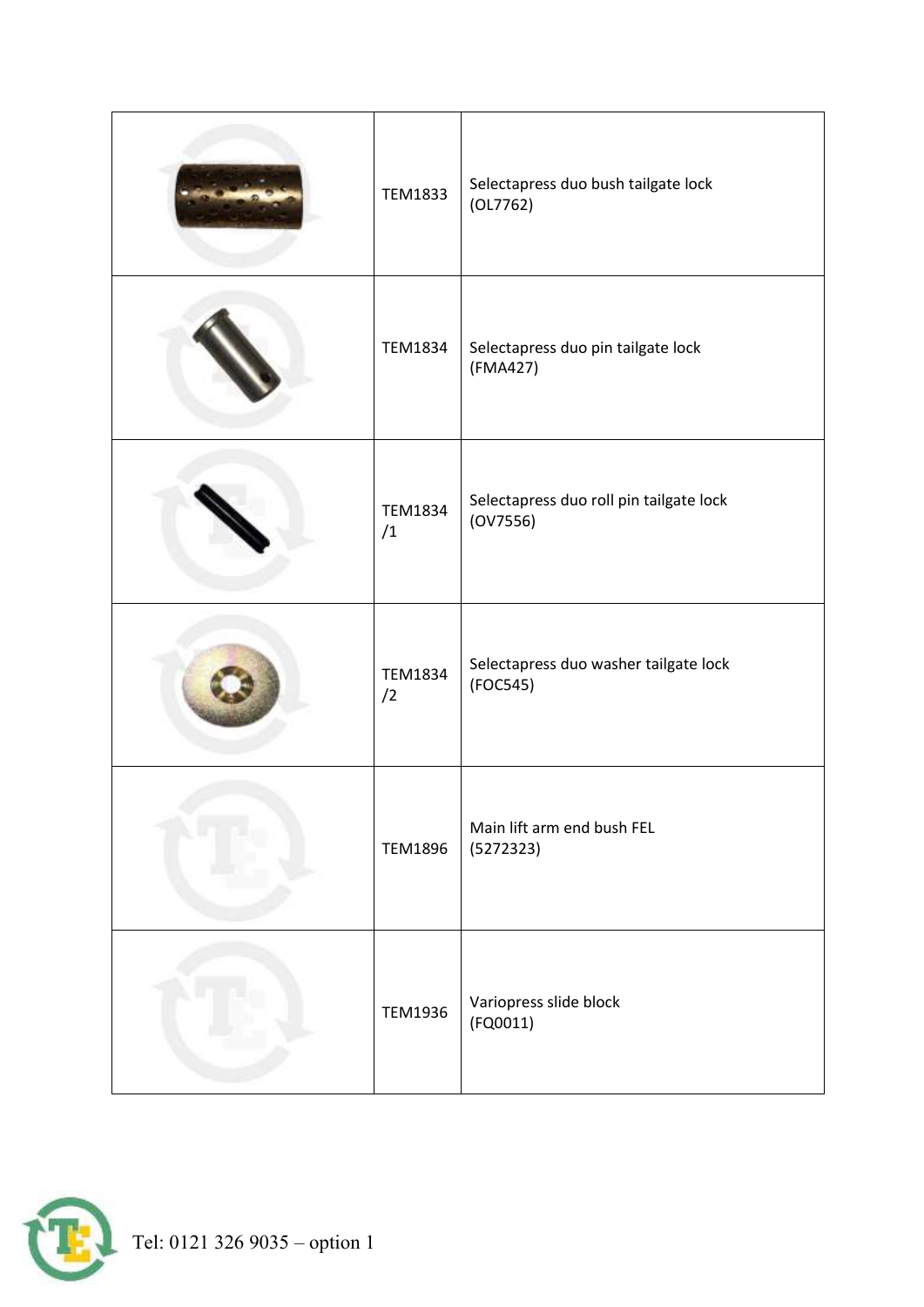| <b>TEM1945</b>       | Variopress top hopper cross beam               |
|----------------------|------------------------------------------------|
| <b>TEM1957</b>       | Selectapress slide block<br>(FQ0053)           |
| <b>TEM1986</b>       | Pin Vario Press<br>(5225501)                   |
| <b>TEM1986</b><br>/1 | Plate goes with TEM1986<br>(5223082)           |
| <b>TEM1993</b>       | Faun Powerpress pin long link arm<br>(5651013) |
| <b>TEM1994</b>       | Faun Powerpress pin long link arm<br>(5651013) |